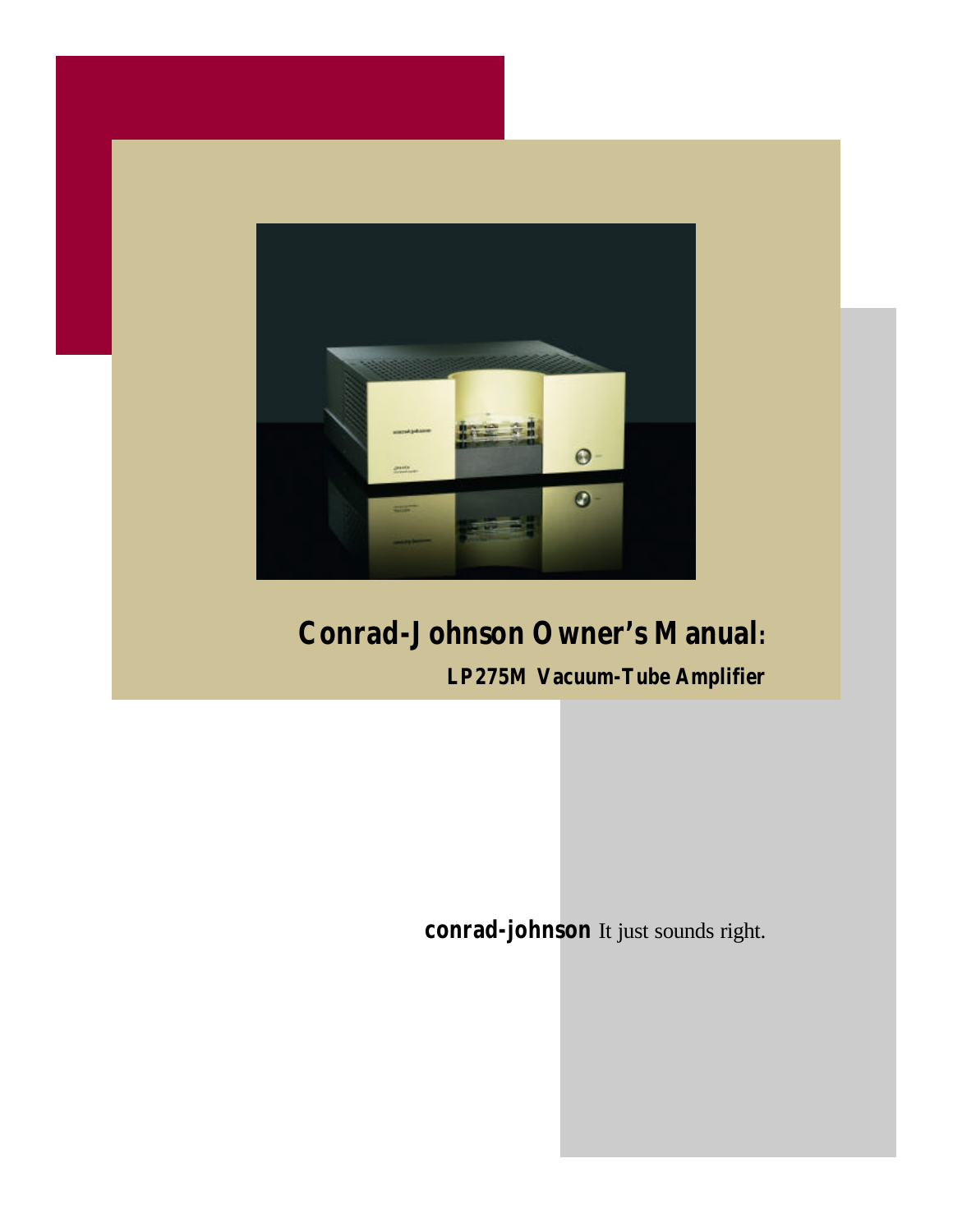*Thank you* for selecting the LP275M to power your audio system. The LP275M draws on three decades of research at conradjohnson into the reproduction of recorded music. The result is a power amplifier with a remarkable ability to recreate the dynamics, textures, tonalities, and ambience of live musical performances. With the LP275M, we believe that you will experience the excitement of discovery in hearing more from your favorite recordings than ever before.

At conrad-johnson, we expect our products to be a source of satisfaction and of pride to their owners for many years to come. Accordingly, circuit designs, parts and materials for all conradjohnson products are selected with a view to maintaining optimal performance over the years. Our reputation for producing among the industry's most reliable components is a natural consequence of this engineering approach.

Although operation of the LP275M is quite straightforward, please take a few minutes to read this manual for useful information on its installation and operation.

In closing, we'd like to welcome you to the family of conradjohnson owners. We want you to enjoy your conrad-johnson product to the fullest. To this end, our staff stands ready to answer any questions you may have about the function and application of your LP275M, and to provide any needed service both during, and after the warranty period. Our goal is to heighten your enjoyment of recorded music.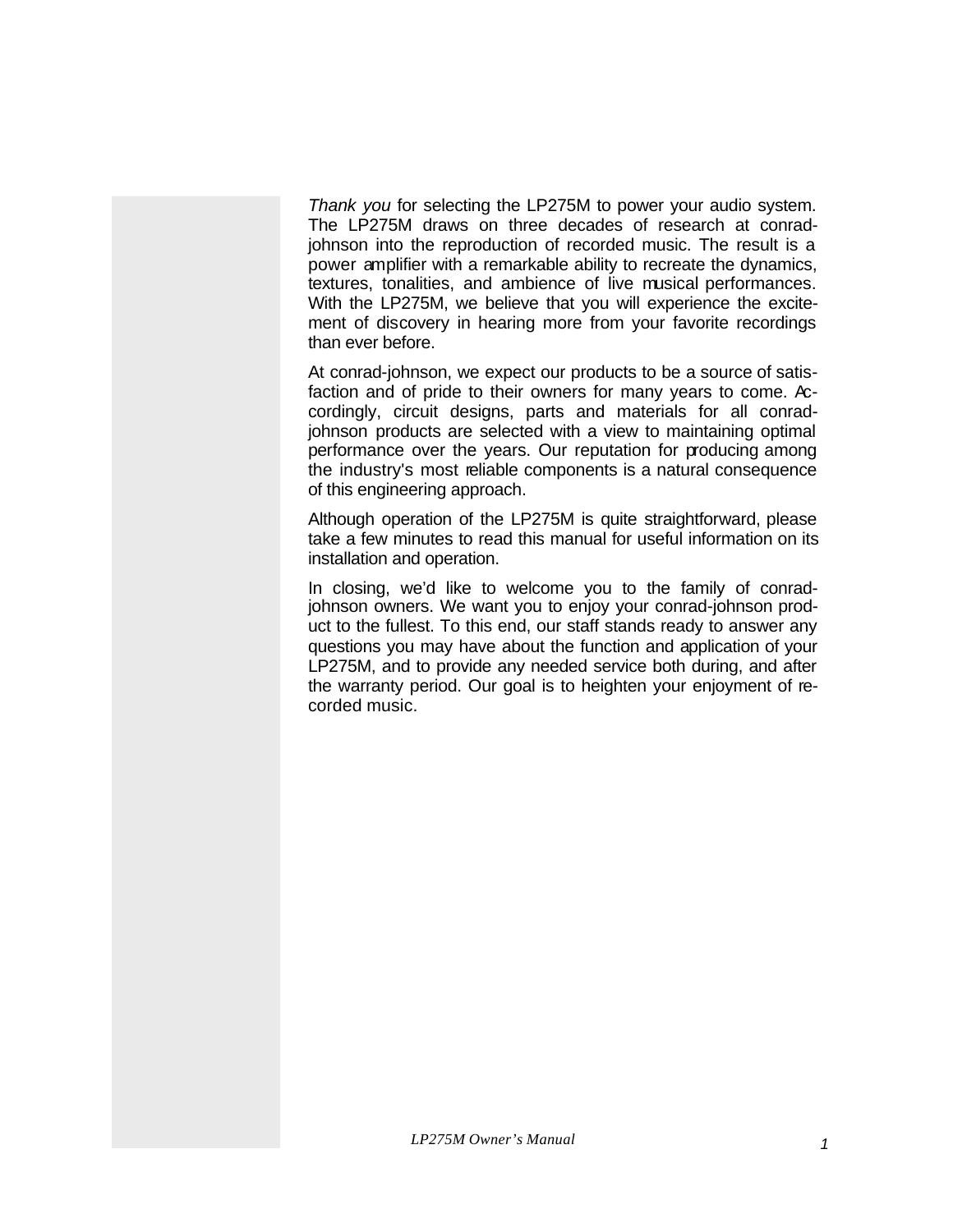## *imited Warranty For Conrad-Johnson Components L*

Conrad-Johnson Design, Inc. will provide service under warranty to the original owner on products sold new in the United States for the lesser period of three years from the date of purchase by the original purchaser, or five years from the date of shipment to the authorized conrad-johnson dealer. During the warranty period, conrad-johnson will repair defective units without charge for labor or parts (with the exception of vacuum tubes and batteries).

Exclusions. The following are not covered under this warranty:

a) Units which have been damaged by misuse, abuse, or accident.

b) Units which have been modified, altered, or improperly repaired by anyone not specifically authorized by conrad-johnson design, inc.

c) Units not purchased from an authorized conrad-johnson dealer in the United States for use in the United States. d) Normal wear

e) Incidental or consequential damages are not covered under this warranty. Some states do not allow the exclusion of incidental or consequential damages, so this exclusion may not apply to you.

Obtaining Warranty Service: To obtain warranty service, the unit must be shipped, along with evidence of purchase, in factory packing to conrad-johnson design (or designated service center) with freight and insurance prepaid by the owner. After repair, the unit will be returned with freight and insurance prepaid by conradjohnson design to any destination in the United States.

All implied warranties, including merchantability and fitness for a particular purpose are limited in duration to the duration of this express warranty. Some states do not allow limitations on the duration of implied warranties so the above limitations may not apply to you.

This warranty gives you specific legal rights and you may also have other rights which vary from state to state.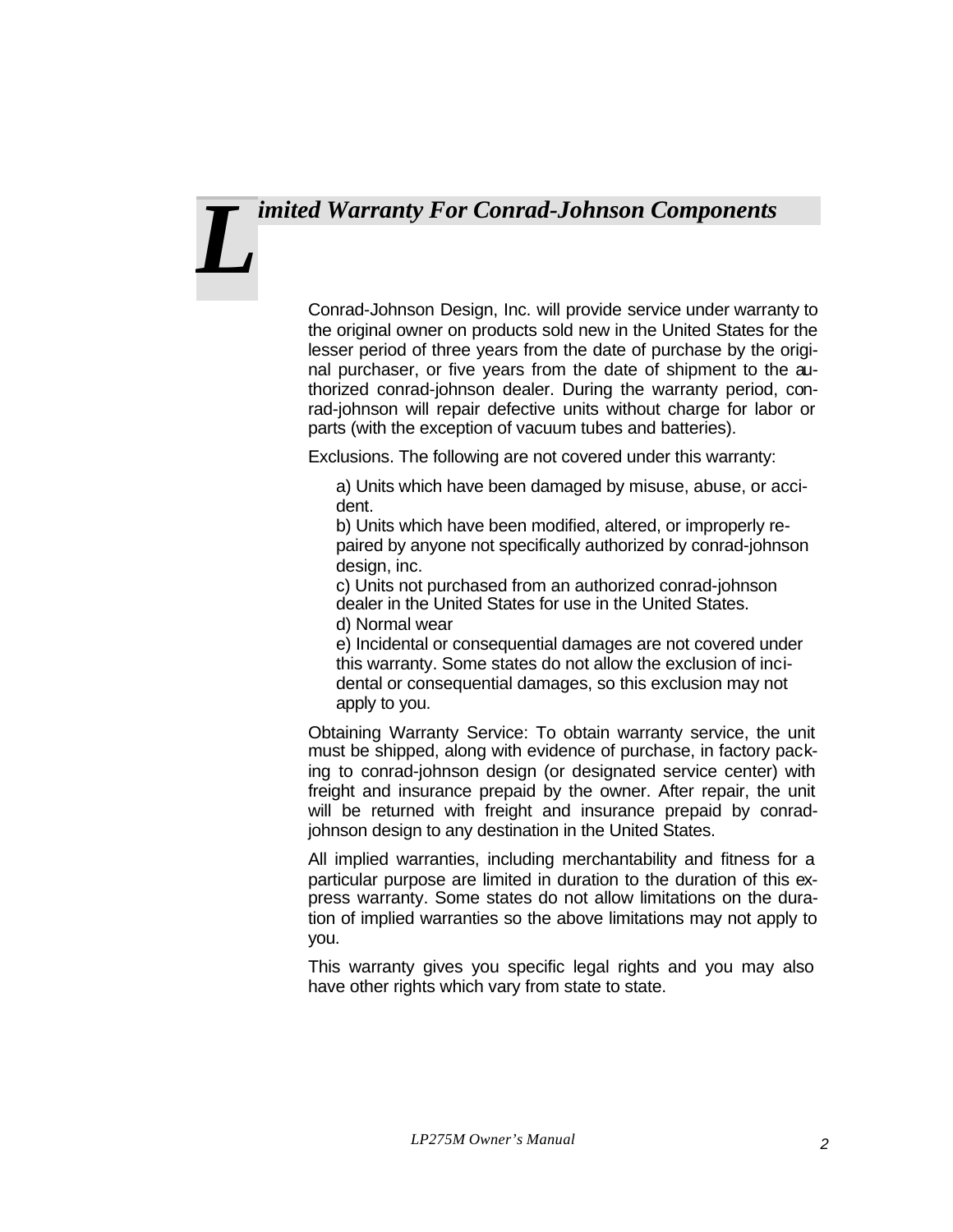Conrad-Johnson products purchased outside the United States are covered by warranty terms of the importing distributor in the country in which the product was originally purchased, which may differ from the terms set out herein. Importing distributors are not obligated to provide warranty service for products originally purchased outside their country. Conrad-Johnson will provide warranty service for products outside the United States, but in these cases, the customer must pay all shipping, handling and customs costs both to and from our Service Department.

Questions about this warranty should be addressed to:

Service Department conrad-johnson design, inc. 2733 Merrilee Drive Fairfax, VA 22031

The conrad-johnson service department can also be reached by email at service@conradjohnson.com, by phone at 703-698-8581, or by fax at 703-560-5360.

#### *Service*

If your conrad-johnson audio component requires service, repack it using the original box and packing material and ship to the Service Department address above. Boxes and packing materials can be purchased through our service department if you no longer have yours. Include with the unit a note describing the problem you are having in as much detail as possible. It is especially important for our technician to know if the problem is intermittent. If you want an estimate of cost for out of warranty service, be sure to request it in this note. Be aware that requesting an estimate will delay service to your unit, as we will have to contact you for approval before commencing service.

#### *Registering The Warranty*

Please return the enclosed card to the factory within 30 days of purchase to register the warranty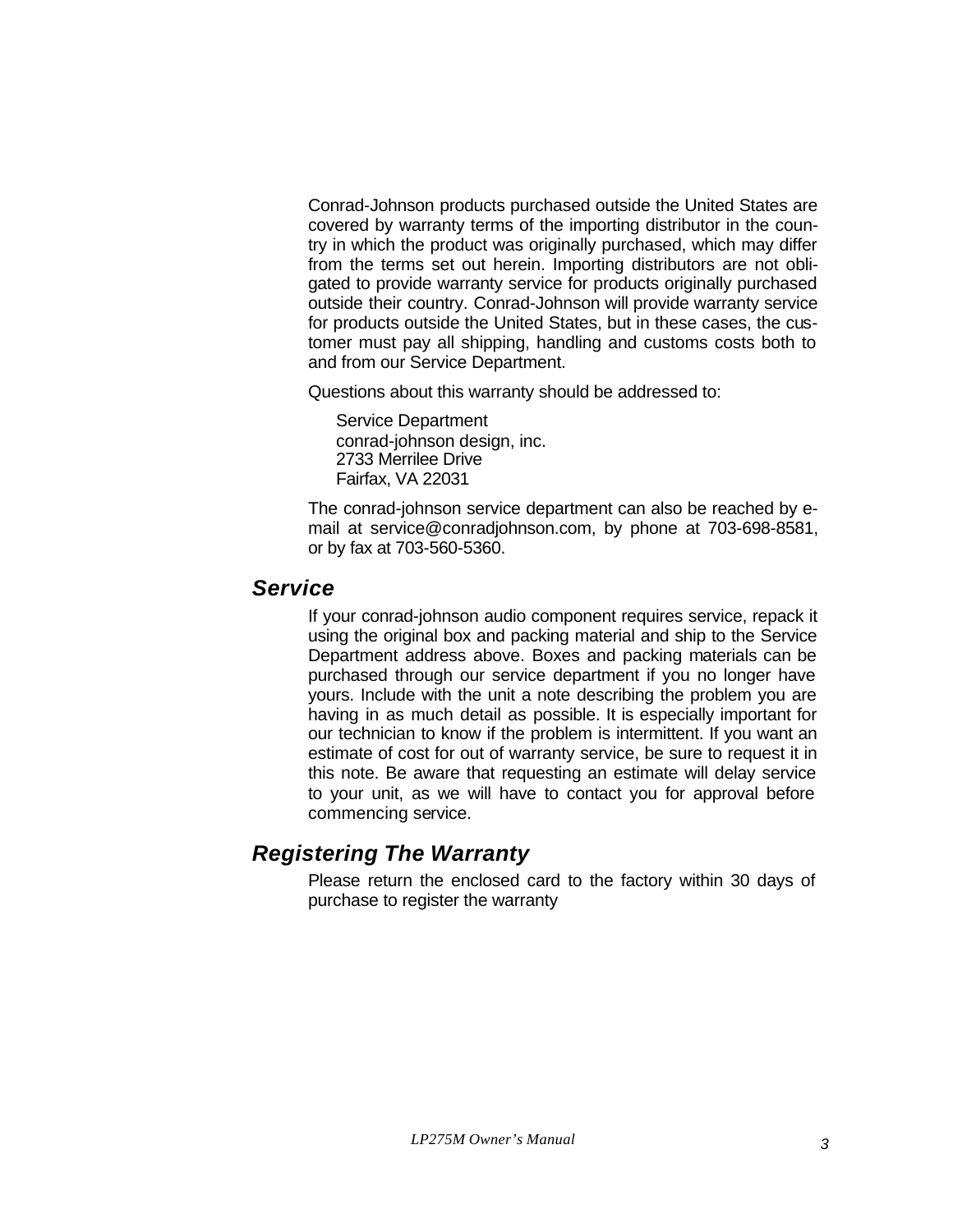## *nstallation I*

As is the case with any vacuum-tube power amplifier, the LP275M dissipates a significant amount of heat. Provision must be made for adequate ventilation. Mount the unit on a flat, hard surface, taking care that the ventilation holes in the bottom are unobstructed. Maintain at least four inches of clearance above the unit, and at least three inches on the sides. The cabinet or shelf should be open at both front and back. For more restricted installations, cooling fans are essential.

All LP275Ms sold in the United States are configured for operation on a 60Hz ac power line producing between 108 and 126 volts. Export versions of the LP275M will have the correct operating voltage and frequency clearly marked on the back panel of the unit, near the ac power cord. In all cases, the actual line voltage should be within + 5/- 10% of the nominal rated voltage.

#### *Electromagnetic Interference (EMI)*

Considerable care has been taken in the design of the LP275M to minimize its susceptibility to radio frequency interference and other forms of EMI. Choice of materials, physical layout, grounding practice, and power supply design have all been specified with a view to reducing the impact of electromagnetic fields on the performance of this unit. At the same time, however, our primary goal is the accurate reproduction of recorded music in the normal home environment, and we have elected not to compromise this objective by the application of heavy-handed RFI filters, or by using grounding practices that reduce RFI at the expense of degraded audio performance. We find that the approach we have taken has worked extremely well, resulting in only rare instances of EMI problems which could be treated locally as needed, rather than compromising the performance of our product in the 99.9% of installations where EMI is not a problem.

Care in installation can often avoid EMI induced problems. The following practices should generally be observed in any application, and will be especially important where EMI may be a problem.

Interconnect cables should be kept as short as possible (3 meters or less), and shielded cable should be used (cable which has two center conductors, and a separate external shield connected at only one end).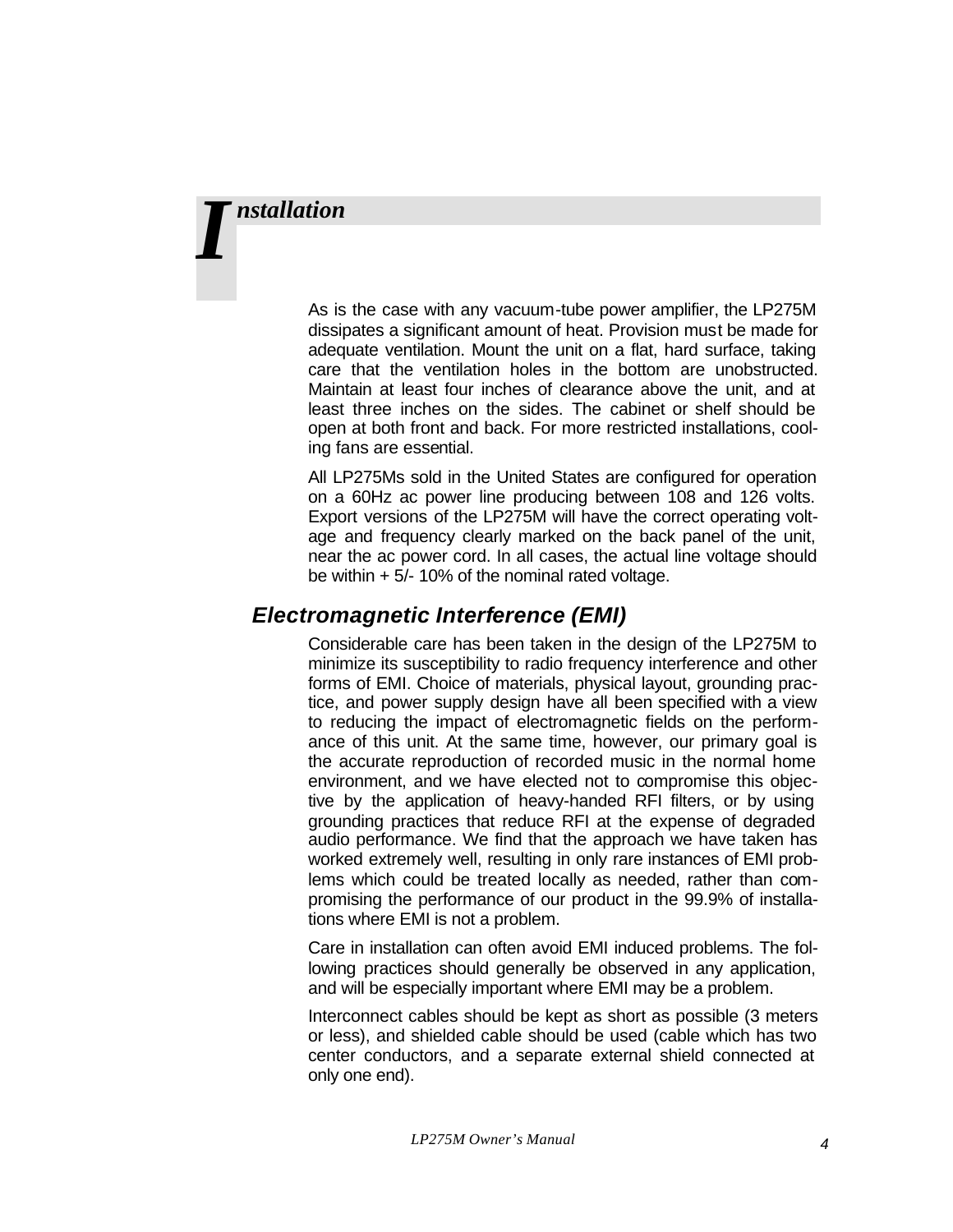Physical location and cable "dress" can be an important factor in minimizing hum pickup. The installation should situate the preamplifier well away from the power amplifier, and power (ac mains) cords should be dressed to remain at least 4" (100mm) away from input/output cables.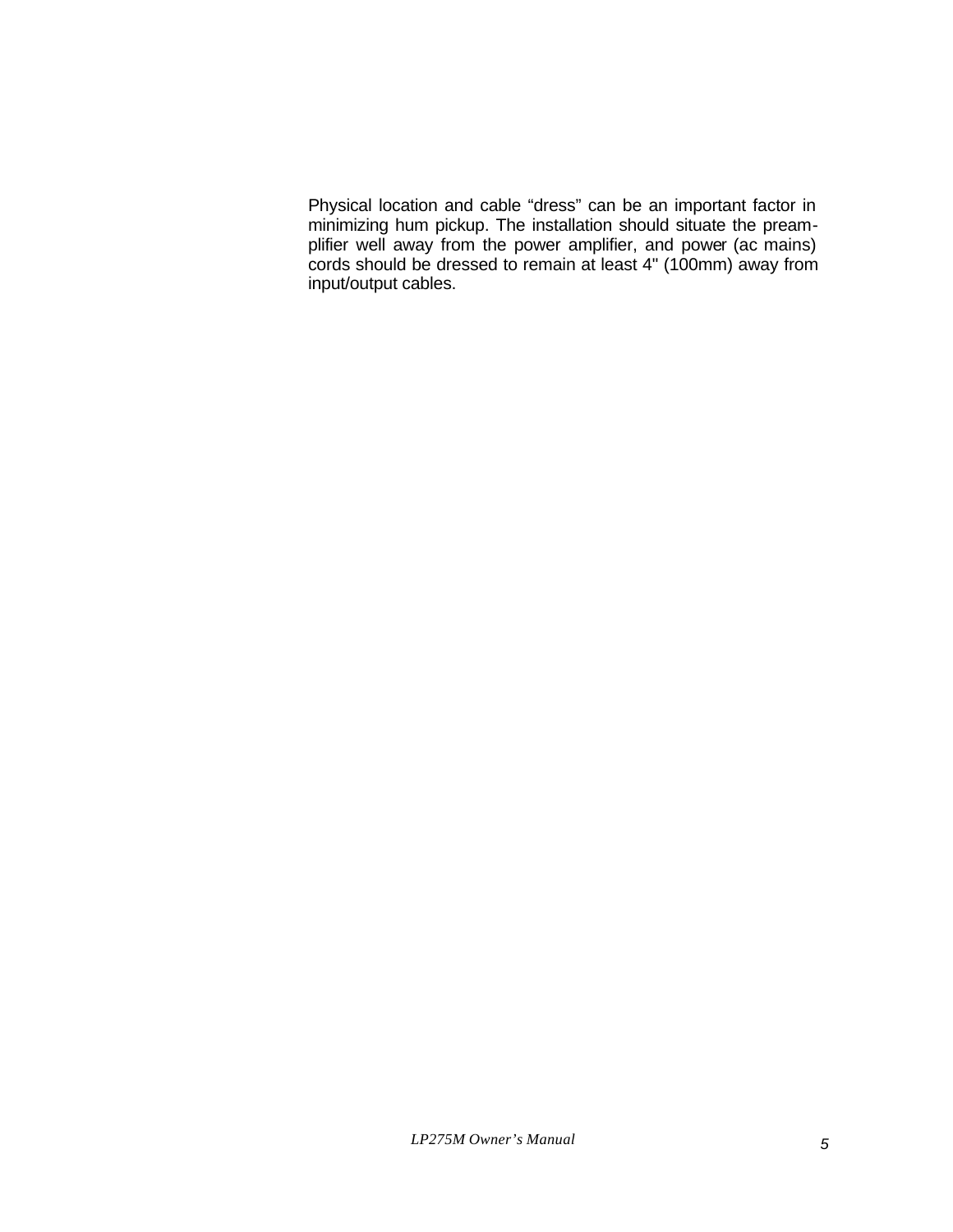### *onnection C*

**INPUT:** Connect the preamplifier to your LP275M amplifier at the RCA type connector located on the back of the amplifier.

**OUTPUT:** Five-way binding posts are provided for connection of your loudspeakers, with correct spacing to accept a standard "double banana" plug. They will also accept spade lugs, bare wire, or pin connectors.

In a stereo system, the two channels should be connected in correct "relative phase". This means that when the same signal is applied to both channels, the right and left channels speaker diaphragms will move synchronously - in and out together. Terminals on speakers are usually coded - one designated "C", "ground", "-" or black, the other designated "+" or red. "In phase" connection of the speakers can normally be achieved by taking care to connect the wire from the "+" amplifier terminal to the red or "+" coded terminal on each speaker, and connecting the "-" terminal to the black or "-" coded terminal on each speaker. In phase connection of the speakers can be readily ascertained by ear. Listen to a recording of a solo vocalist (use a mono recording if available). With the speakers in phase the voice should be clearly focused between the two speakers. With the speakers connected out of phase, the voice will be diffused, with no identifiable source. Relative phase may be reversed by switching the "+" and "-" leads at one speaker only.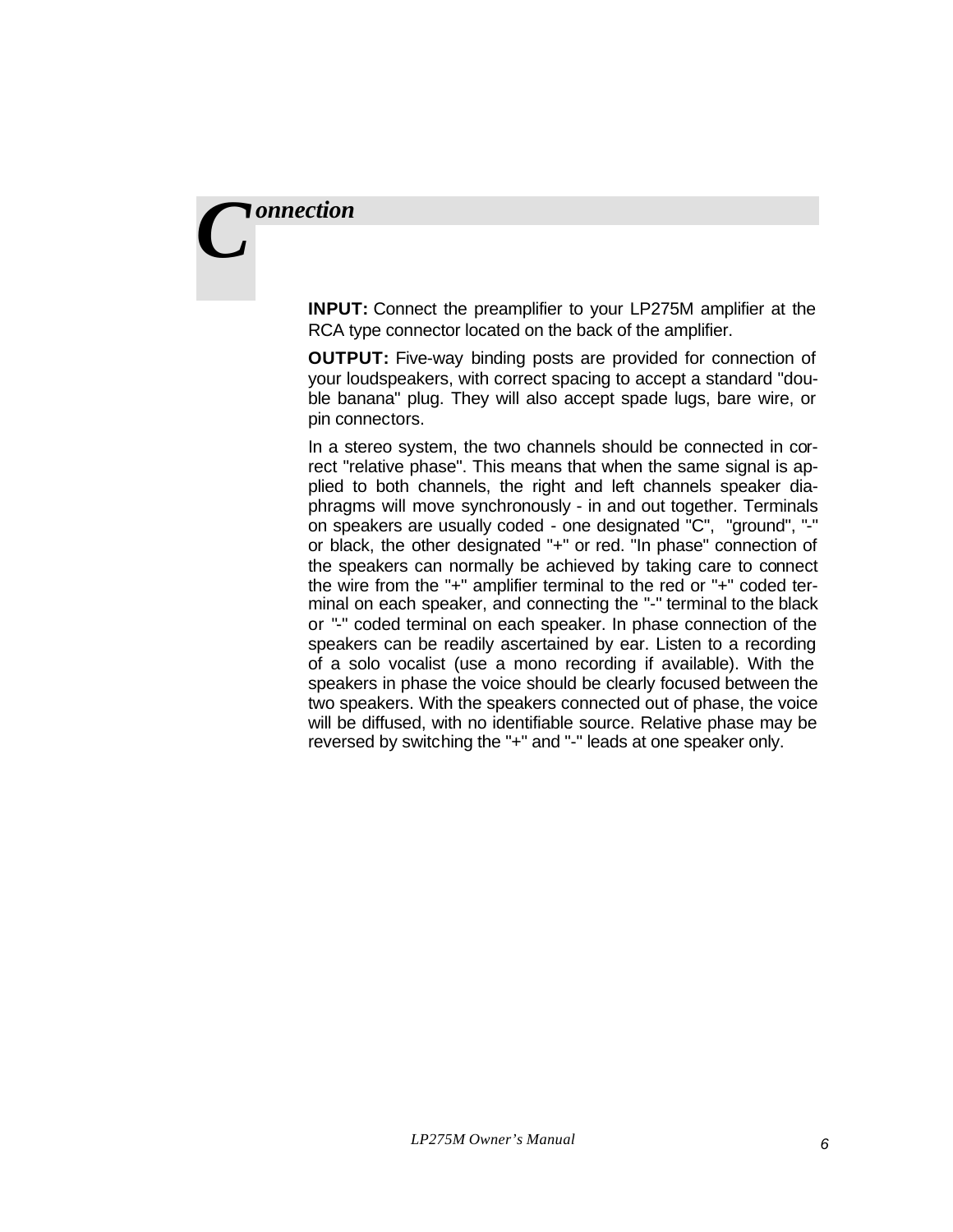## *acuum Tube Replacement V*

The LP275M uses eleven vacuum tubes of two different types: three type 6922 (V1, V2 and V3), and eight type 6550 (V4 through V11). The brands of tubes we supply have been chosen by first selecting those brands which are known to be most reliable, then by extensive auditioning of these acceptable brands with the final choices being made solely on the basis of sonic performance. We know of no vacuum tubes available which will improve the sonic performance of your LP275M. We highly recommend that you purchase replacement tube sets from conrad-johnson design.

We anticipate tube life to accommodate two to three years of operation without degradation in normal use - if the amplifier is switched off when not in use. If it is left on at all times, tube life can be exhausted in a matter of a few months.

The LP275M has been designed to make tube replacement as simple as possible. Because the output tubes are individually biased, replacement tubes need not be matched pairs. No a-c balance adjustment is necessary. It is necessary to re-bias the amplifier when the output tubes are replaced. The LP275M has built in bias indicators so that no instruments are required to make this adjustment.

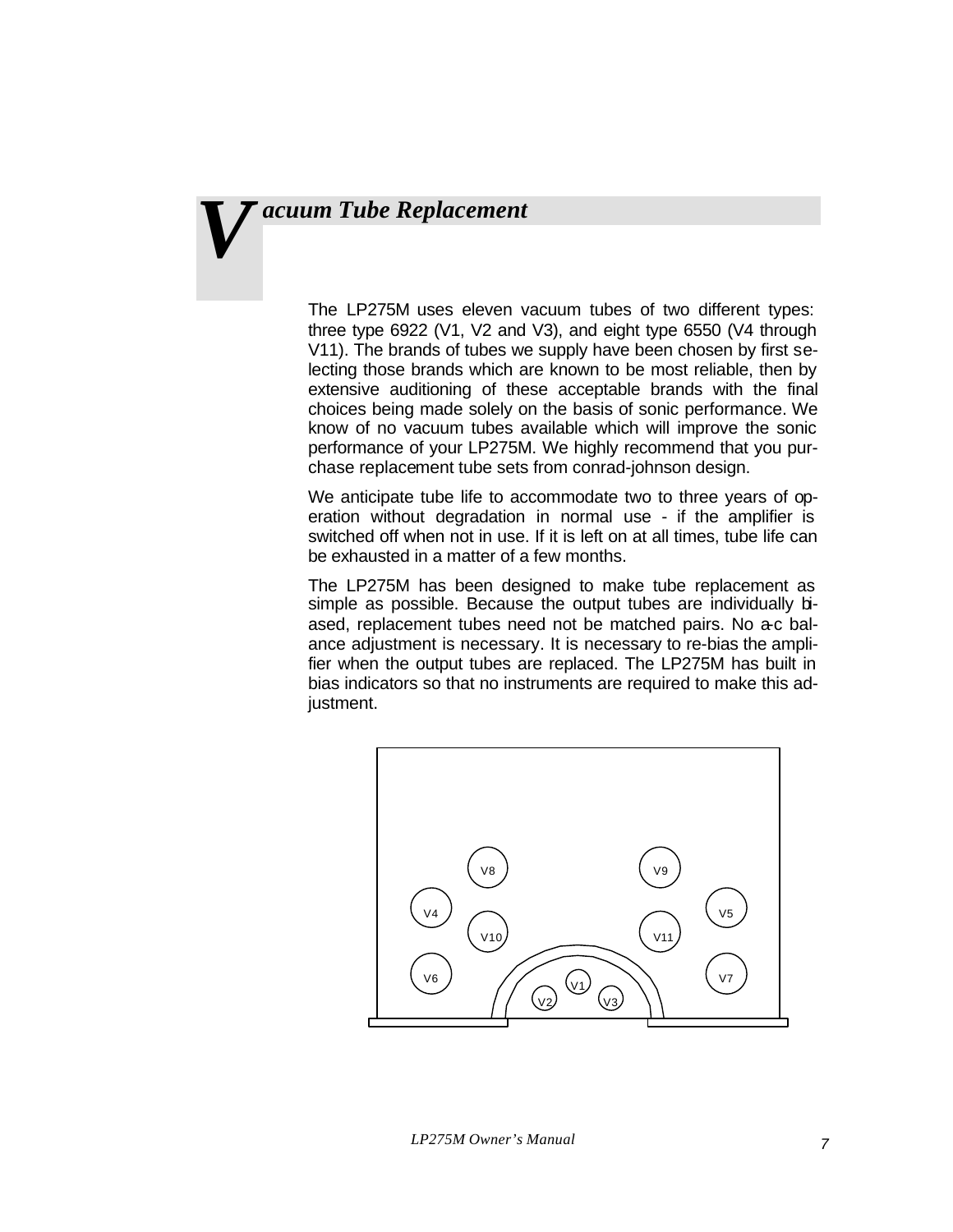#### *Adjusting Output Tube Bias*

Biasing the amplifier is a simple procedure that can easily be done by the owner. Only a plastic screwdriver is required (one has been included with your amplifier for this purpose). After replacing the tubes, the amplifier should be connected to a load (your loudspeakers will work fine) and there should be no signal applied to the amp. It should be connected to you preamplifier with the volume control turned fully down. Turn the amplifier on. After about one minute, turn each of the eight screwdriver adjustable controls (located near the output tube sockets) counterclockwise until the associated indicator LED just goes off. Clockwise rotation may be necessary first to turn the LED on; do not turn the adjusting screw any further in the clockwise direction once the LED has come on.

After the amplifier has warmed up thirty minutes, the procedure just described should be repeated. NOTE: It is normal for these LEDs to flash or flicker when the amplifier is in use. This biasing procedure should be performed whenever the amplifier's output tubes are replaced and after each six months of average use.

PLATE FUSE: Your LP275M has been fitted with plate supply fuses that are installed to protect the amplifier circuitry in the event of output tube failure. The fuse holders are physically located on the back panel, near the speaker connectors. The cap unscrews counter-clockwise to remove the fuse (KTK-2). An LED near the fuse holder will light when the fuse is blown.

What happens when the fuse blows? If one of these fuses should blow, it usually indicates a marginal output tube and an attempt should be made to identify and replace it, by either (a) replacing the fuse and turning on the amp while watching the output tubes carefully; look for a bright white or blue flash inside the tube. If nothing happens, then (b) lightly tap the output tubes one by one with the plastic handle of a screwdriver while watching for flashes inside the tube. If the tubes are over two years old, or have more than 1,500 hours on them, a complete replacement tube set is probably in order.

The sonic effects of a blown fuse are very low, very distorted sounds from the speaker being driven by that channel.

TO AVOID SHOCK, ALWAYS TURN OFF THE AMPLIFIER BEFORE REMOVING THE FUSE HOLDER CAP

Replacement fuses are available from conrad-johnson dealers.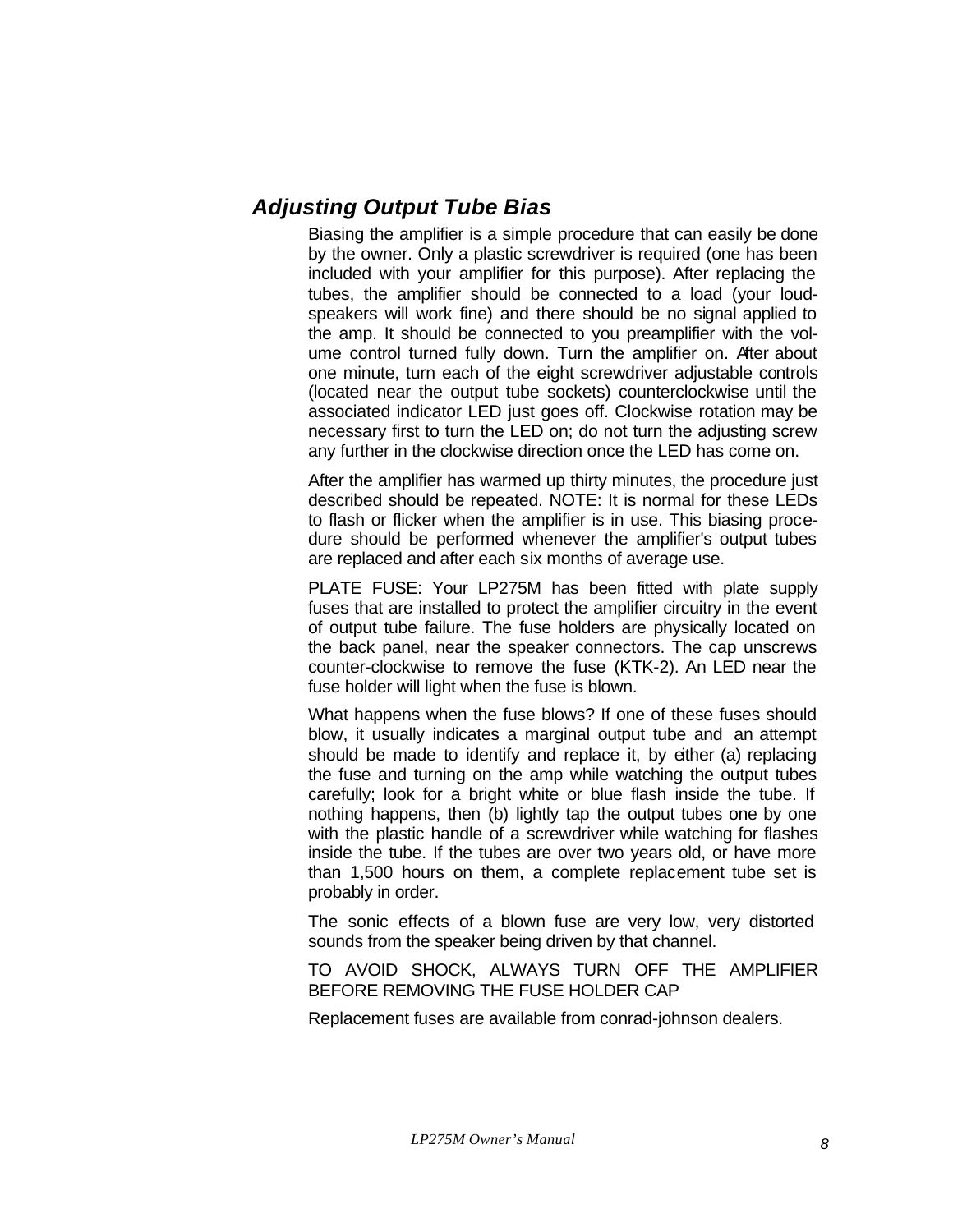## *etting The Most From Your LP275M G*

In a system of commensurate high quality components, the conrad-johnson LP275M offers an unparalleled level of sophistication and refinement in music reproduction. To get the best performance out of any audio system, there are a number of important details that must be attended to.

#### *Absolute Phase*

Musical notes are heard through the ear's response to waves of alternating rise and fall of air pressure. Musical transients are almost exclusively positive: that is, the initial effect is a rise in pressure. The ear is capable of distinguishing these positive transients from the musically unnatural alternative of a negative transient (an initial fall in air pressure). In terms of your stereo system, these transients are created by your loudspeakers. If the speakers respond to musical transients by first moving out, they are creating a rise in pressure, and the system is said to be phase correct. If they respond by moving in, they create a fall in pressure and the system is said to be phase inverting. Each component in the stereo system either preserves the phase of the incoming signal, and is said to be phase correct, or inverts the phase and is said to be phase inverting. It is unimportant whether an individual component is phase correct or phase inverting, as long as the system as a whole is phase correct. This will be the case if the number of phase inversions is even (or zero).

The LP275M is phase correct (non-inverting). If your system has an odd number of inversions, (for example, if you have a phase inverting preamplifier) then you must add one phase inversion. This is conveniently done by reversing the positive and negative connections to your speakers (be sure to reverse both channels). If you are not sure about the phase of every piece in your system, you can establish correct absolute phase by careful listening. When the system is in correct phase, transients will be noticeably cleaner and more sharply defined. The effect is especially apparent on plucked string sounds. A final warning - not all recordings are phase correct (including some "audiophile" recordings), so listen to several before concluding your investigation of absolute phase.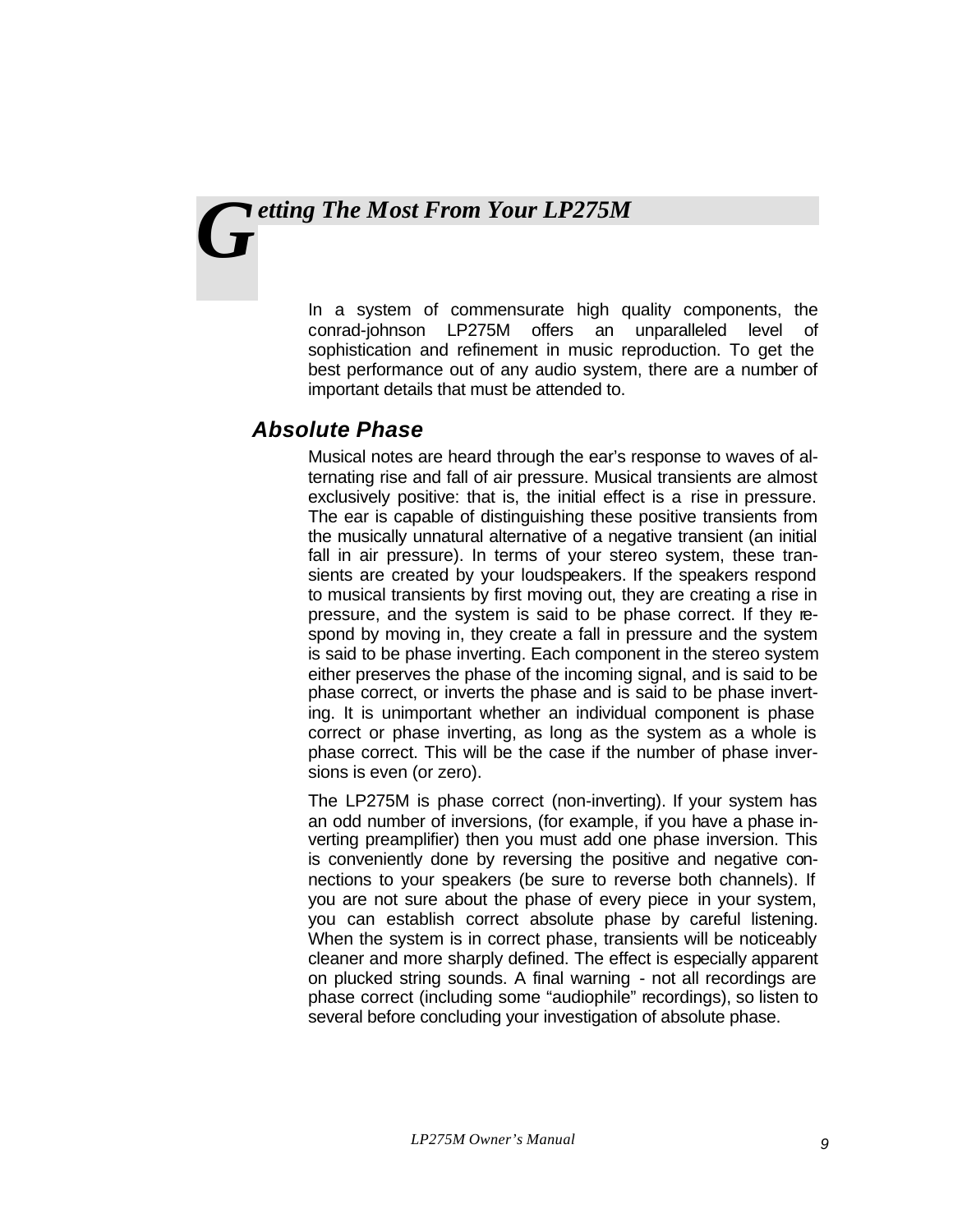#### *The Importance Of Wires*

Interconnect and speaker wires are an important element in your stereo system. Interconnects are available which will permit a reference quality system to blossom and fulfill its promise of musical reality. Others will strangle the system to the point where it becomes little better than average. To complicate matters, our experience suggests that the choice of interconnects will be system dependent - those that are top ranked on one system may be a poor choice for a different system. Consult your conrad-johnson dealer for recommendations for your specific system.

#### *Performance Tip*

Warm up the LP275M before listening: The sonic performance of the LP275M improves noticeably as the unit warms up. The midrange becomes more lucid, the highs smoother, and the soundstage expands. The warm up period can be expected to last about fifteen minutes.

**Questions:** If you have questions about the installation or function of your LP275M do not hesitate to call Customer Service at (703) 698-8581.